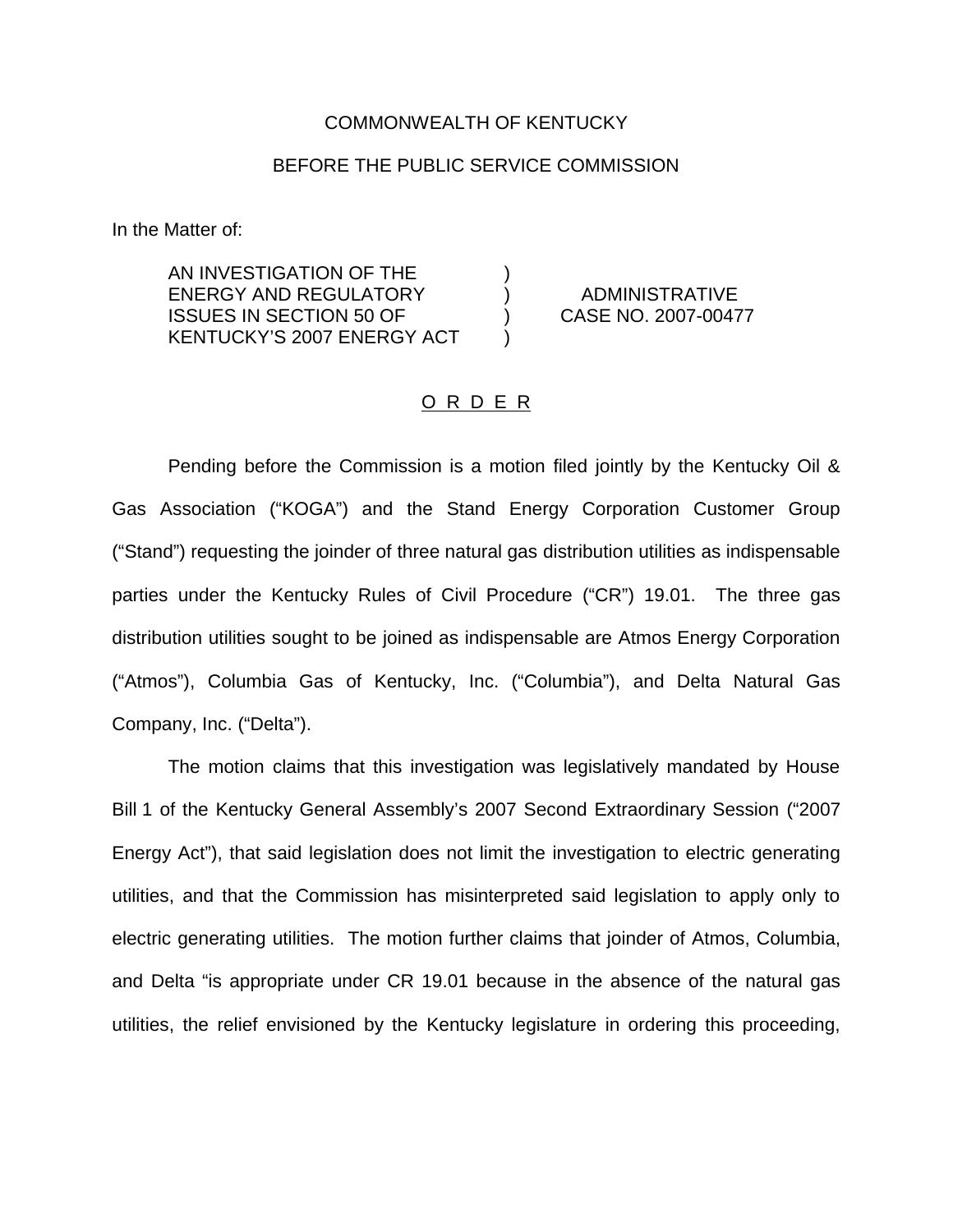cannot be accorded those already parties." Finally, the motion states that the gas utilities might have an interest in this proceeding which could be impaired by their absence, and their absence might leave those who are already parties to this proceeding subject to multiple or inconsistent obligations.

Atmos, Columbia, and Delta filed a joint response in opposition to the motion for joinder. The response states that the Commission properly interpreted the 2007 Energy Act to primarily apply to electric generating utilities based on the types of projects and activities identified by the Act as eligible for tax and financial incentives, as well as the four discreet issues enumerated in Section 50 of the Act that are to be reviewed by the Commission. The response also claims that the purpose of the 2007 Energy Act is to address issues of achieving energy independence, not the local distribution of natural gas.

The response argues that, while Stand's testimony in this case urges tariff modifications by the major gas distribution utilities so that all non-residential customers may choose a competitive gas supplier, switching to a competitive gas supplier does not relate to the legislation's goals of achieving energy independence, energy efficiency, or lowest life-cycle energy costs. Finally, the Respondents deny that their absence as parties leaves the existing parties subject to multiple or otherwise inconsistent obligations.

Based on the motion and being otherwise sufficiently advised, the Commission finds that, while the Kentucky Rules of Civil Procedure are often cited in our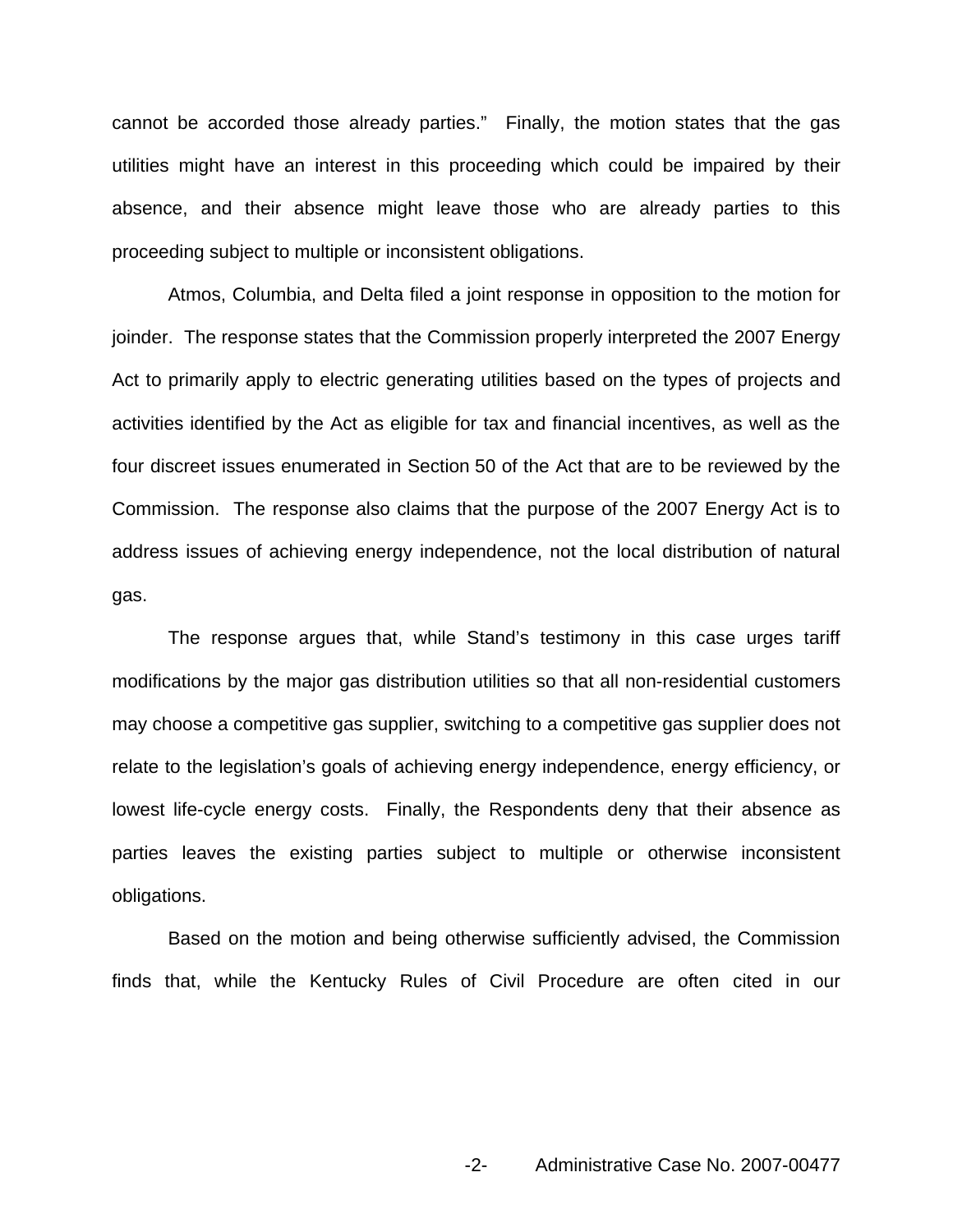proceedings, the applicability of those rules is limited to civil actions in the Court of Justice.<sup>1</sup>

The 2007 Energy Act directed the Commission to examine its statutes and make recommendations to the Legislative Research Commission ("LRC") regarding the following four issues:

- 1. Eliminating impediments to the consideration and adoption by utilities of cost-effective demand-management strategies for addressing future demand prior to Commission consideration of any proposal for increasing generating capacity;
- 2. Encouraging diversification of utility energy portfolios through the use of renewables and distributed generation;
- 3. Incorporating full-cost accounting that considers and requires comparison of life-cycle energy, economic, public health, and environmental costs of various strategies for meeting future energy demand; and
- 4. Modifying rate structures and cost recovery to better align the financial interests of the utility with the goals of achieving energy efficiency and lowest life-cycle energy costs to all classes of ratepayers.

Issues Nos. 1 and 2, which reference generating capacity and the use of distributed generation, respectively, apply only to electric utilities. Issue No. 3 references public health and environmental costs and strategies for meeting future energy demand, all factors traditionally associated with coal-fired electric utilities. The last issue, Issue No. 4, references lowest life-cycle energy costs, an analysis traditionally associated with electric utilities that have a choice of fuels to meet their customers' demand. Issue No. 4 also references energy efficiency, a factor which is

<sup>&</sup>lt;sup>1</sup> See CR 1 and Inter-County Rural Electric Cooperative Corp., et al. v. Public Service Commission, et al., 407 S.W.2d 127, 130 (Ky. 1966).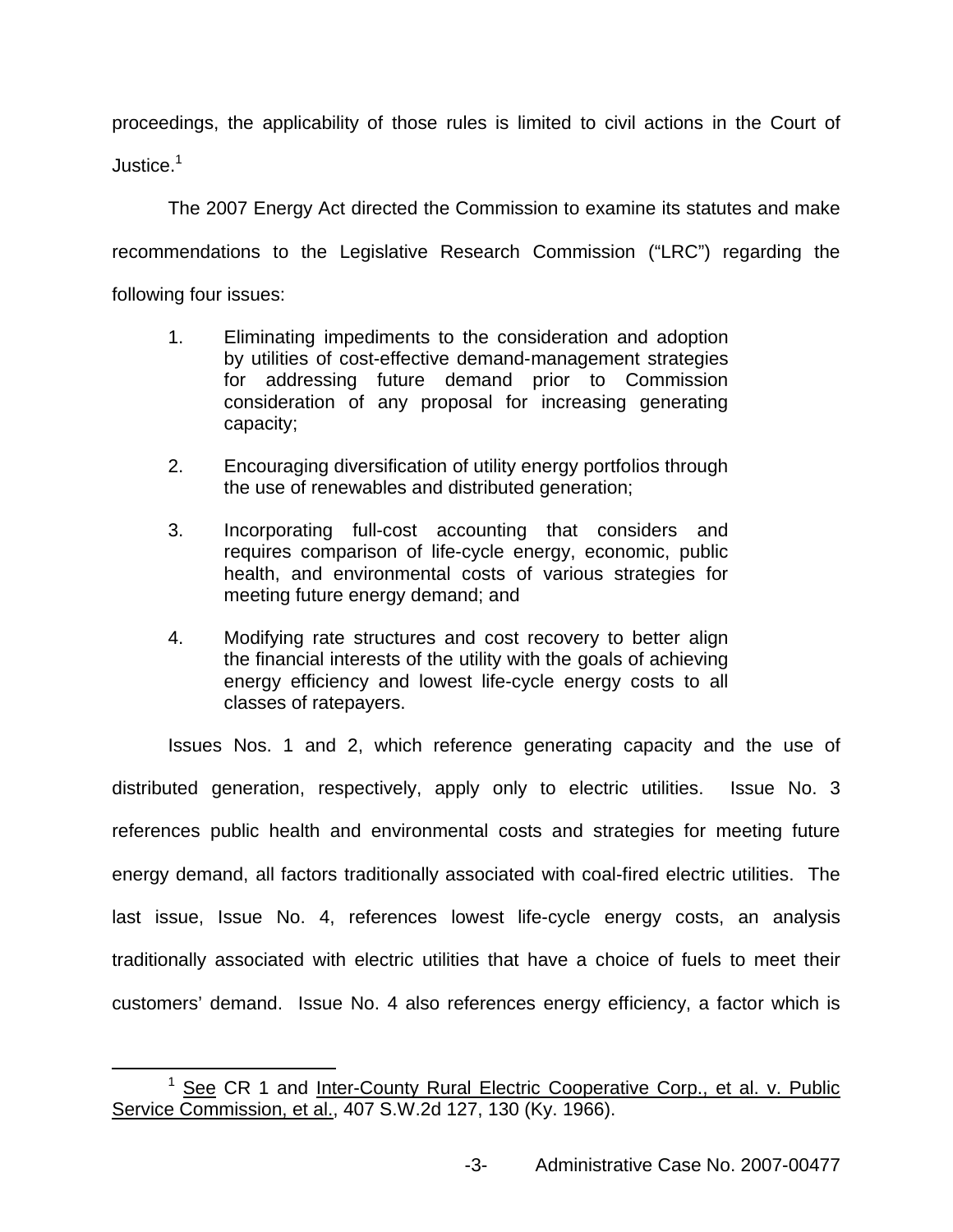applicable to electric utilities as well as natural gas utilities. Thus, the four issues enumerated in Section 50 of the 2007 Energy Act relate primarily to electric generation. Section 50 is, of course, in *pari materia* with the remaining sections of the Act, which also relate principally to electric generation and electric energy efficiency.

Further, the Commission finds that, contrary to the claim in the motion, this investigation was not legislatively mandated. Nothing in the 2007 Energy Act directed the Commission to solicit testimony or comments, to conduct a public hearing for interested stakeholders, or to grant any relief. Rather, the legislation directed that the Commission undertake a review of its statutes and compile recommendations on the four issues referenced above. Thus, the Commission was given the discretion to determine how best to conduct its review, compile its recommendations, and identify which utilities, if any, should be required to participate.

Even though the Commission did not require Atmos, Columbia, and Delta to participate in this proceeding, the initiation of this case was publicly noticed through a November 20, 2007 press release posted on our Website. Clearly, Atmos, Columbia, and Delta had knowledge of this proceeding and could have chosen to participate, but they have declined to do so. Their absence will not impede the Commission's task to make recommendations to the LRC.

The motion to join is also based on two incorrect theories. The first incorrect theory is that, absent the participation of Atmos, Columbia, and Delta, "the relief envisioned by the Kentucky legislature in ordering this proceeding, cannot be accorded those already parties."<sup>2</sup> As discussed above, Section 50 of the 2007 Energy Act neither

<sup>2</sup> Motion at 3.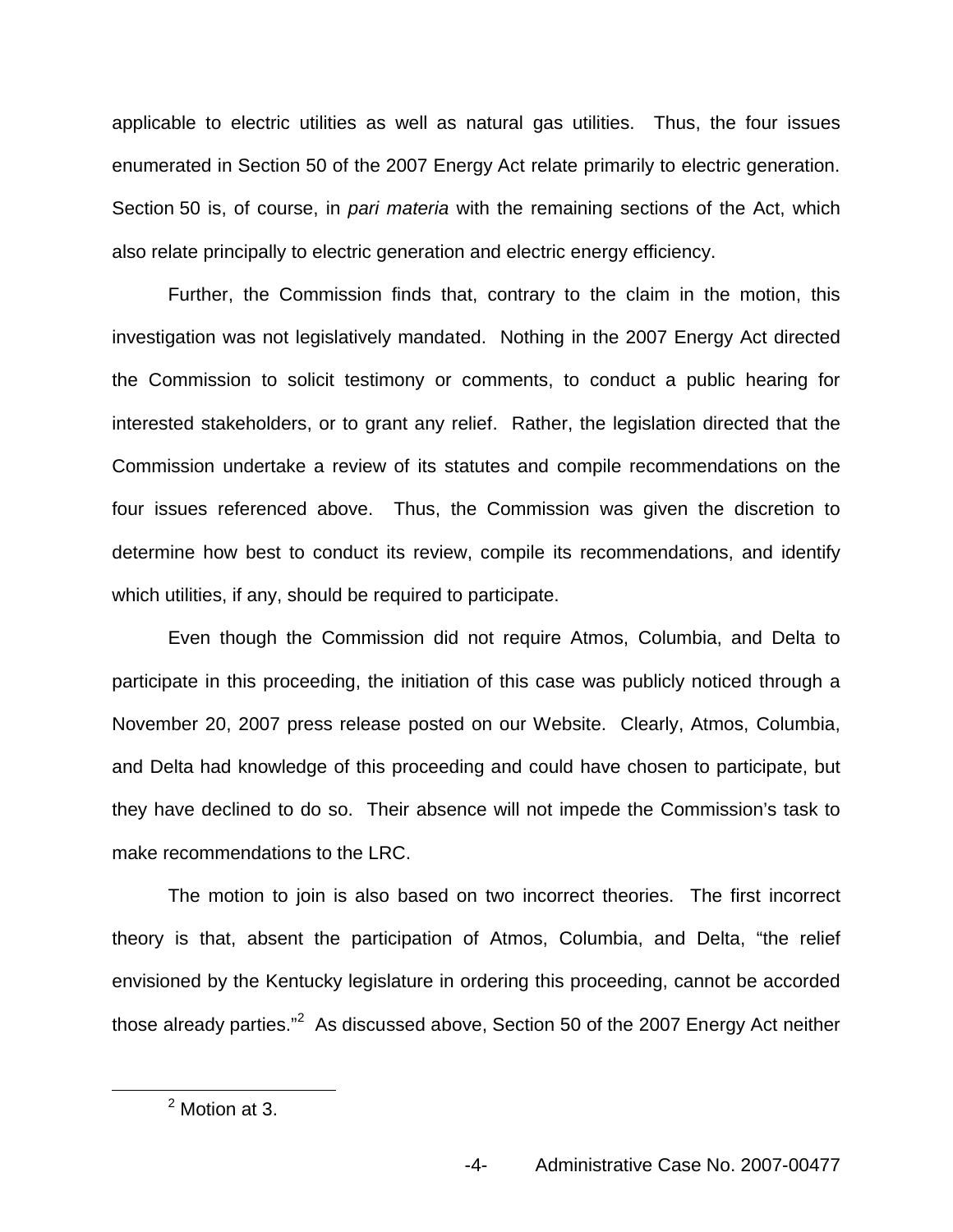ordered the Commission to conduct this public investigation nor directed the Commission to grant any relief to a party or to anyone else. The sole relief envisioned by Section 50 of the 2007 Energy Act is that, on or before July 1, 2008, the Commission will submit its recommendations to the LRC. We presume that the General Assembly will then hold hearings and possibly enact legislation, to the extent deemed necessary and appropriate. Interested stakeholders will have the opportunity to participate in that legislative process to ensure that the issues in Section 50 of the 2007 Energy Act have been properly addressed.

The motion's second incorrect theory is that, absent Atmos, Columbia, and Delta, the existing parties might be subject to multiple or inconsistent obligations. Exactly how that could happen is not explained in the motion. However, as previously stated, this proceeding was not initiated to grant any specific relief to anyone. Since the Commission's jurisdiction is expressly limited to the regulation of utilities, no obligations could be imposed on anyone except a utility. And except where required by statute or regulation, utilities are not typically subject to uniform obligations unless the need for uniformity has been clearly shown. The pending motion contains neither a discussion of the obligations that should be imposed in this case nor the reasons why such obligations must be uniform among the utilities we regulate. Therefore, the motion to join Atmos, Columbia, and Delta as indispensable parties should be denied.

IT IS THEREFORE ORDERED that the motion filed jointly by KOGA and Stand to join Atmos, Columbia, and Delta as indispensable parties is denied.